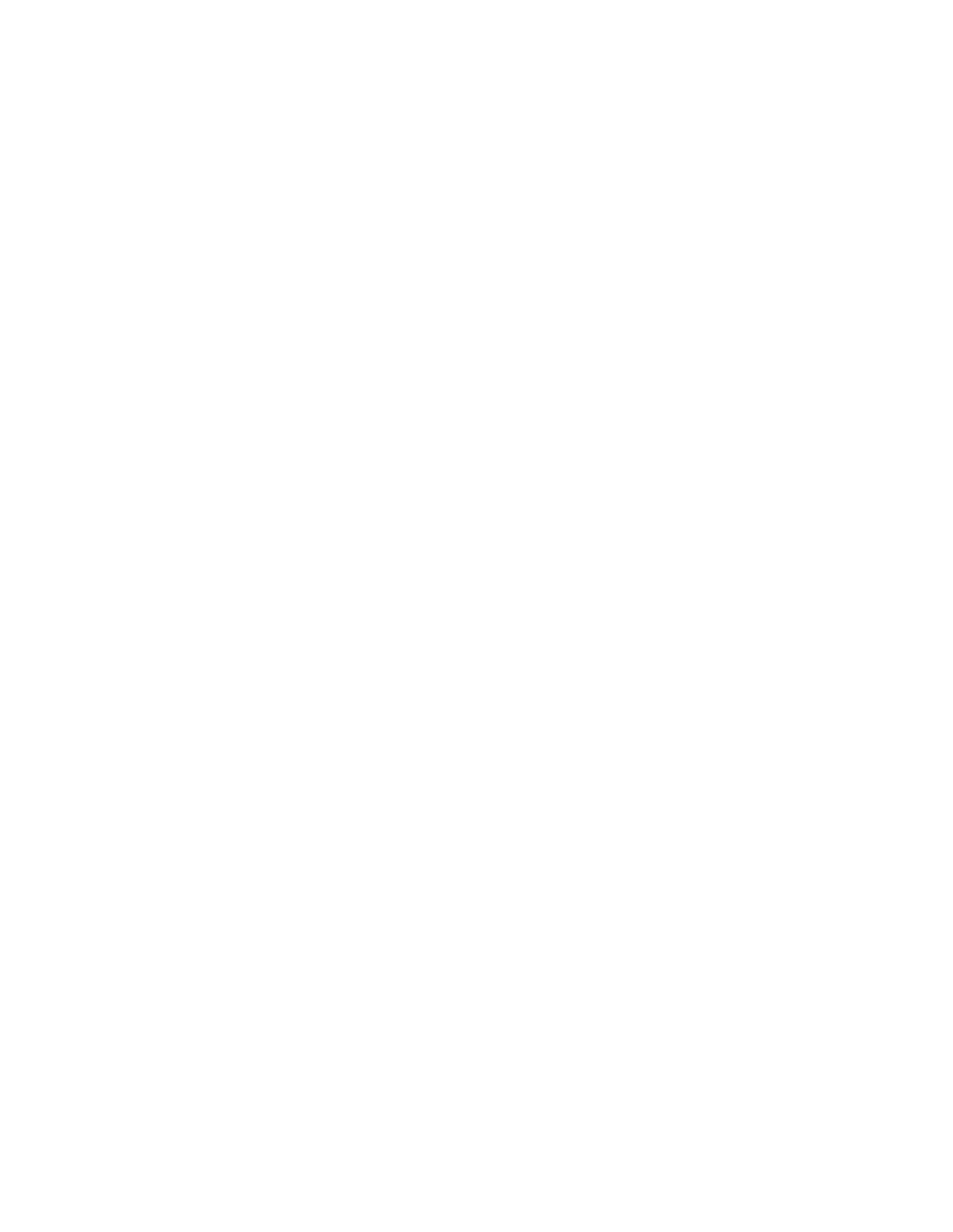# COMPUTATIONAL MODELING OF TUNGSTEN CARBIDE SPHERE IMPACT AND PENETRATION INTO HIGH-STRENGTH-LOW-ALLOY (HSLA)-100 STEEL **TARGETS**

COSTAS G. FOUNTZOULAS, GEORGE A. GAZONAS AND BRYAN A. CHEESEMAN

The current investigation tested the existing material models of tungsten carbide and HSLA-100 steel by comparing available published experimental data, such as the depth and diameter of the impact crater, against the corresponding simulated results. Lagrange and smoothed particle hydrodynamics (SPH) simulations were carried out using an axisymmetric model of the tungsten carbide (WC) projectile and the HSLA-100 target. The Lagrange simulation predicted the crater diameter accurately. The SPH simulation efforts predicted the crater diameter with acceptable accuracy (within 15%) for impact velocities ranging from 830 to 2550 m/s. However, the SPH simulations failed to predict the crater depth for impact velocities greater than 1.5 km/s. The current paper will detail the results of parametric studies conducted using various existing models in an attempt to simulate the observed damage and the efforts to improve the simulation prediction of the experimental data.

## 1. Introduction

Impact and penetration problems include but are not limited to, armor and antiarmor development, personnel armor, vehicle protection, and analysis of weapon design. Multiple physical phenomena are involved during penetration, such as fracture, failure, residual stresses, and friction heating. Sufficient knowledge of the material response to these dynamic phenomena and consequent development of material models which can depict accurately the behavior of the materials are required for the design of efficient structures under high rate loadings. However, to include underlying physics in the model is a difficult task. In reality, since empirical and analytical approaches cannot capture all of these phenomena, numerical simulation has become a necessary tool for the study of these phenomena. Smoothed particle hydrodynamics (SPH) is a meshless Lagrangian technique, and can model large material shear flows and material fracture more robustly. The deficiencies of the conventional finite element methods involve large mesh distortions and mesh-size sensitivity. Furthermore, the production of large local inelastic flow and material cracking during the penetration process generate irrecoverable mesh distortions. The meshsize sensitivity problem stems from the inability of conventional continuum constitutive models to treat material softening during failure. Meshless methods, such as SPH, applied to penetration problems have achieved only limited success due to an inherent tensile instability and inability to reproduce low-order polynomials. However, recent advances in meshless technology have addressed these shortcomings, and have overcome many other difficulties in failure simulation, boundary conditions, and efficiency (see www.ca.sandia.gov/8700/projects/content.php?cid=100).

*Keywords:* computational modeling, Lagrange, smoothed particle hydrodynamics (SPH), meshless particles, AUTODYN, tungsten carbide, HSLA-100 steel, impact.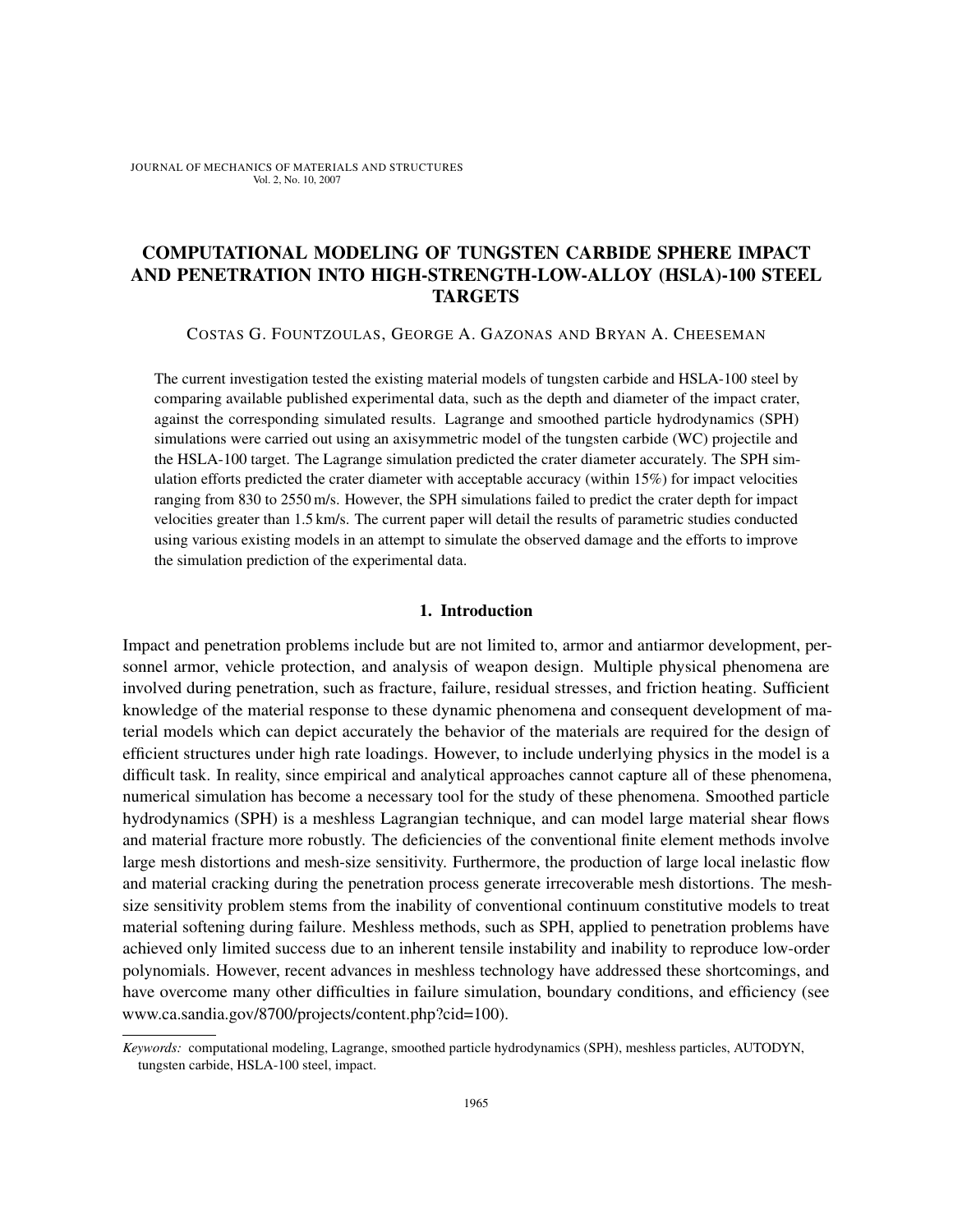HSLA-100 steel is an improved weldability steel, which has been used to replace high strength alloy steels in a number of applications, including aircraft carriers, cruisers, and submarines. Modern warships, surface combatants and submarines, require high strength steel plate in increasing portions of the hull structure for weight reduction, better stability, increased payload, increased mobility, and survivability [Czyryca et al. 2003]. According to Czyryca et al. [2003],

Nearly half of the total Department of Defense requirement for alloy and armor steel plate is used in naval shipbuilding. In service, naval ship structures are subjected to a complex spectrum of loads and environments, and the structural steels and welding materials used in hull fabrication must demonstrate high fracture toughness for these extreme conditions. The routine dynamic loads in service include wave loading, sea slap, slamming, vibration, cargo buoyancy, and aircraft landing. Thus, the key requirements for naval shipbuilding steels are not only strength, weldability, and toughness at low temperature under shock events, but are also driven by economics, in order to keep an affordable ship acquisition cost.

HSLA-100 is a high yield strength, high toughness, and improved weldability steel, used as an alternative to quenched and tempered alloy steels [Martineau et al. 2004]. Tungsten carbide (WC) accounts for about 65% of tungsten consumption in the USA each year (see www.mii.org/Minerals/phototung.html).

It is combined with cobalt as a binder to form the so-called cemented carbides, which are used in cutting and wear applications. Most of these carbides have characteristically high hardness, good electrical and thermal conductivity, and high stability. These properties account for the principal applications: structures resistant to chemical reaction, uses in which wear resistance is of major importance, and hightemperature radiant-energy sources. The brittleness of carbides, however, has prevented their use as single-phase materials in highly stressed structural applications and has led to the development of metalbonded composites (cemented carbides or cermets); see www.itia.org.uk/tungsten/tungsten facts.html.

Ceramics are materials that possess characteristics such as low density, high hardness, and high compressive strength which make them ideal for use in light weight armor; however, ceramics are also brittle and have a low tensile strength, which complicates the design of such systems. Numerous experimental investigations have been performed since the 1960s to develop an understanding of the behavior of ceramics under high velocity impact and the behavior of the failed ceramic under high pressures [Wilkins et al. 1969; Shockey et al. 1990].

Recently, there has been interest in developing the capability to simulate the ballistic response of WC, which is widely used as a hard core in projectiles [Wilkins et al. 1969]. The cemented carbide utilized in [Burkins 2003] and in this analysis is comprised of 93% WC and 6% cobalt (the metallic binder). The modeling challenge lies in the ability to accurately represent the behavior of the WC core material. Several studies have been performed recently involving the impact of WC spheres on a variety of different target materials and thicknesses, and over a wide range of velocities [Williams 1995; Grady 1999]. However, few studies appear to have been performed on high velocity impact of HSLA steels. Martineau et al. [2004] examined experimentally and numerically the residual stress in the target HSLA material as a result of the WC sphere impact and subsequent cratering. The residual stress was examined because of its possible effect on the ability of armor or turbine blades to survive multiple impacts or to survive future service loads when the original impact event did not cause total failure.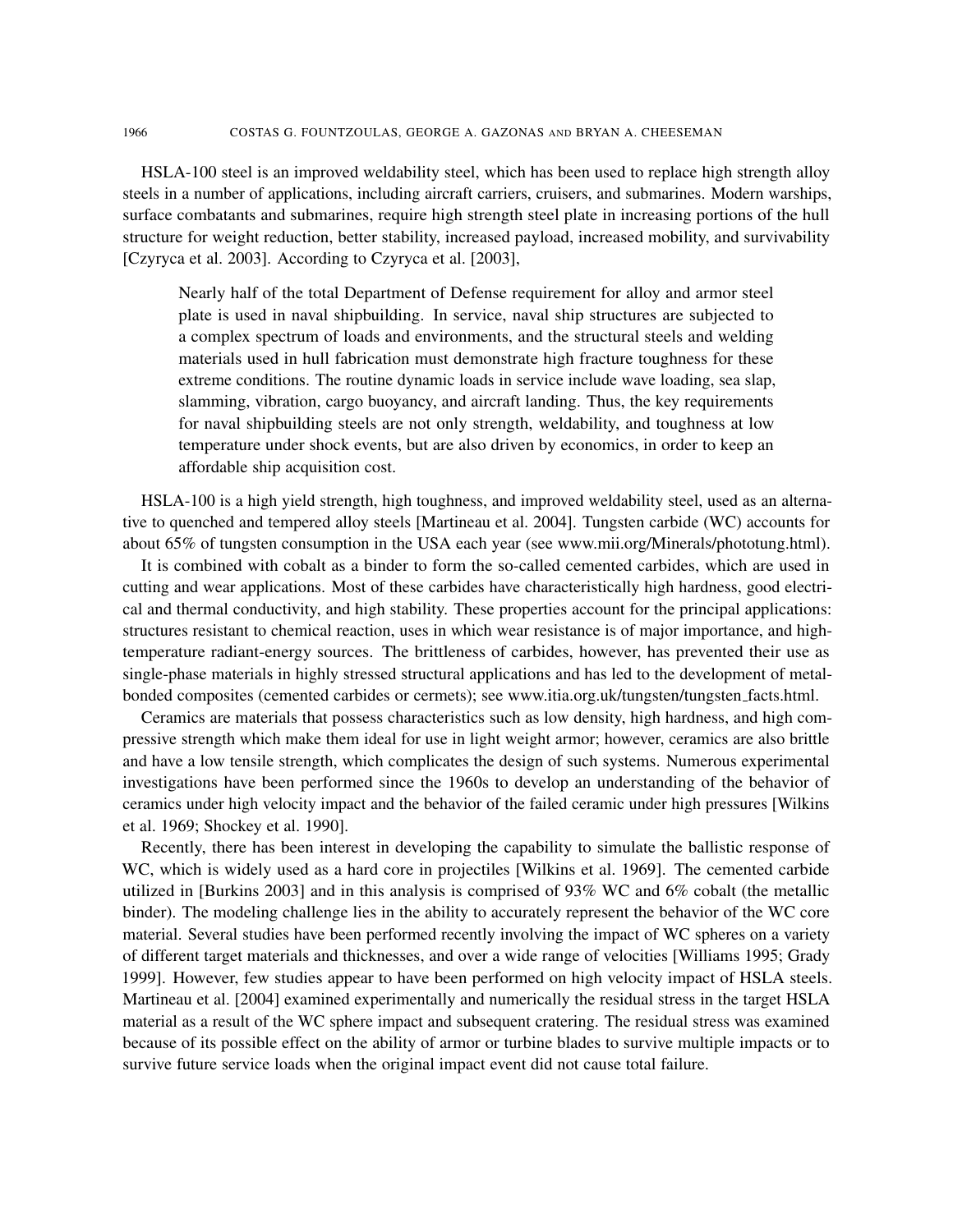The current investigation will test the existing material models of tungsten carbide and HSLA-100 steel by comparing available published experimental data [Martineau et al. 2004], such as the depth and diameter of the impact crater, against the corresponding simulated results. The simulation will use exclusively the SPH method for the WC projectile, and SPH and Lagrange methods for the HSLA-100 target. The response of the target to the impact will be analyzed by both discretization methods, SPH and Lagrange, for all the impact velocities in an effort to study the effect of these methods on the simulation accuracy. The commercially available finite element code, AUTODYN [2004] , will be used to simulate impact and penetration of HSLA-100 targets by WC projectiles. The contribution and sensitivity of the selected material parameters on the accuracy of the solution when compared to the experimentally determined results will be discussed in detail.

Details of the impact experiments have been reported by Martineau et al. [2004], and are summarized in Table 1. The 51 mm thick plate material was prepared by hot-cross-rolling. It was austenized at 900◦C for 75 min and then water quenched. The tungsten carbide spheres were purchased from Machining Technologies, Inc. in Elmore, Ohio. The 6.35 mm diameter spheres, Grade 25, were composed of 94% WC with 6% a cobalt binder. The steel plate was impacted normal to the plate by the small diameter spheres with velocities ranging from 830–2550 m/s. For this study, the accuracy of the material models which were used to simulate the impact process will be established by comparing the simulated depth and width of the crater against the ones measured relative to the planar surface of the plate.

# 2. Numerical simulations

These twelve experiments were simulated using the nonlinear commercial analysis software AUTODYN [2004]. AUTODYN is a uniquely versatile explicit analysis tool for modeling the nonlinear dynamics

|                 | Grady Spall |       | Mott Stochastic Failure |       | Experimental   |      |
|-----------------|-------------|-------|-------------------------|-------|----------------|------|
| Velocity (km/s) | Diameter    | Depth | Diameter Depth          |       | Diameter Depth |      |
| 0.83            | 6.3         | 6.01  | 7.55                    | 5.38  | 6.35           | 4.57 |
| 0.97            | 7.18        | 7.18  | 7.92                    | 5.32  | 6.60           | 5.59 |
| 0.98            | 7.44        | 7.24  | 8.00                    | 5.55  | 6.53           | 5.46 |
| 1.27            | 8.6         | 8.21  | 8.38                    | 7.31  | 7.49           | 7.09 |
| 1.28            | 8.67        | 8.55  | 8.67                    | 7.38  | 7.29           | 6.86 |
| 1.50            | 9.2         | 8.9   | 9.32                    | 8.84  | 8.00           | 8.51 |
| 1.81            | 10.4        | 10.1  | 10.66                   | 11.19 | 8.92           | 8.79 |
| 1.91            | 11.08       | 10.48 | 11.19                   | 11.86 | 9.27           | 8.53 |
| 2.15            | 12.0        | 11.3  | 11.82                   | 12.98 | 9.91           | 8.41 |
| 2.22            | 13.22       | 11.4  | 12.00                   | 13.11 | 10.03          | 8.64 |
| 2.46            | 13.9        | 11.73 | 12.56                   | 12.48 | 10.87          | 9.5  |
| 2.55            | 13.34       | 11.81 | 13.14                   | 13.62 | 11.43          | 9.6  |

Table 1. Impact velocity and resulting simulation crater diameter and depth (in mm) compared to the experimental data by Martineau et al. [2004]. The target was discretized using the SPH method.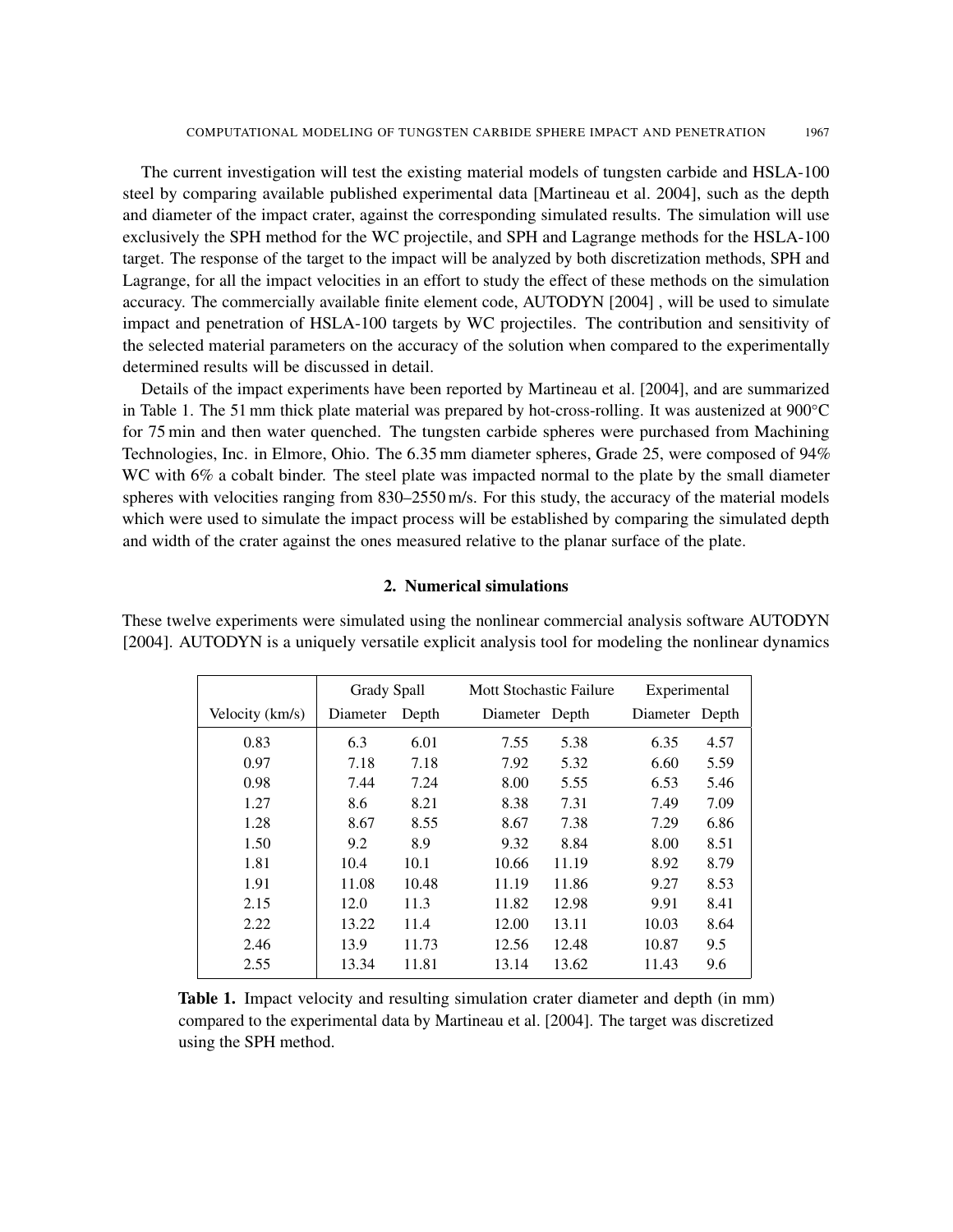of solids, fluids, gas and their interactions. We have successfully used AUTODYN software for the modeling of impact of metallic and ceramic targets.

Using the geometry detailed above, an axisymmetric model was generated for the analysis of the WC projectile and the HSLA-100 target. The HSLA-100 target was discretized using both methods, SPH with a particle size of 0.125 mm, and Lagrange with element size of 0.5 mm, respectively. The sphere was discretized using SPH with a particle size of 0.125 mm. The HSLA-100 target was modeled for all simulations using a shock equation of state (EOS) [Martineau et al. 2004], a Zerilli–Armstrong strength model [Hanson 2003], and a Johnson–Cook (equivalent plastic strain to failure) model using constants derived from the experimental results of Chae and Koss [2004] . Fitting constants to this data resulted in  $D_1 = 0.0$ ,  $D_2 = 4.8$ ,  $D_3 = -2.7$ ,  $D_4 = 0.01$ , and  $D_5 = 0.0$ . The WC was modeled using a polynomial EOS [Holmquist et al. 2005], and a Johnson–Cook strength and failure model using constants from [Holmquist et al. 2005]. Nevertheless, initial results were disappointing; the WC appeared to fragment prematurely, and the results underestimated the depth-of-penetration (DOP) by 9% and overestimated the crater diameter by 50% at an impact velocity of 0.83 km/s. We then attempted to improve predictions of the WC fragmentation behavior by increasing the dynamic yield stress from  $Y = 3$  GPa [Hanson 2003] to the value  $Y = 4.95$  GPa reported in [Normandia 2004], and by evaluating two additional failure models: the Grady spall model, which was initially developed for spall in ductile metals [Grady and Kipp 1997], and the principal tensile failure strain model, with crack softening and stochastic failure [Mott 1947]. A summary of the constitutive properties of the HSLA-100 plate and the tungsten carbide spheres is given in Table 2. Analytical expressions of the material models are given in Appendix A.

The Grady spall model relates the spall stress *S* in the ceramic to the dynamic yield stress and failure strain,  $S = (2\rho c^2 Y \varepsilon_c)^{1/2}$ , where  $\rho$  is the mass density,  $c^2 = E/\rho$  is the square of the wave speed in the material, and E is the modulus of elasticity of the material. We tried to improve the dynamic fragmentation behavior of the WC by using a larger value than the dynamic yield stress of  $Y = 4.95$ GPa reported in [Normandia 2004], Young's modulus 620 GPa [Hanson 2003], and  $\varepsilon_c = 0.0027$ . Hence,

| Material          | Description                      | Value | Units             |
|-------------------|----------------------------------|-------|-------------------|
| <b>HSLA</b> plate | Density, $\rho$                  | 7.842 | g/cm <sup>3</sup> |
|                   | Shear modulus                    | 76.3  | GPa               |
|                   | Elastic modulus                  | 197.0 | GPa               |
|                   | <b>Yield stress</b>              | 103   | <b>MPa</b>        |
|                   | Poisson's ratio                  | 0.29  |                   |
|                   | Grüneisen $\gamma$               | 2.17  |                   |
| WC spheres        | Density, $\rho$                  | 14.77 | g/cm <sup>3</sup> |
|                   | Shear modulus                    | 396   | GPa               |
|                   | Bulk modulus                     | 362   | GPa               |
|                   | <b>Yield stress</b>              | 495   | <b>MPa</b>        |
|                   | Principal tensile failure strain | 0.001 |                   |
|                   | Fracture energy                  | 40.32 | J/m <sup>2</sup>  |

Table 2. Constitutive properties for the HSLA-100 plate and WC spheres.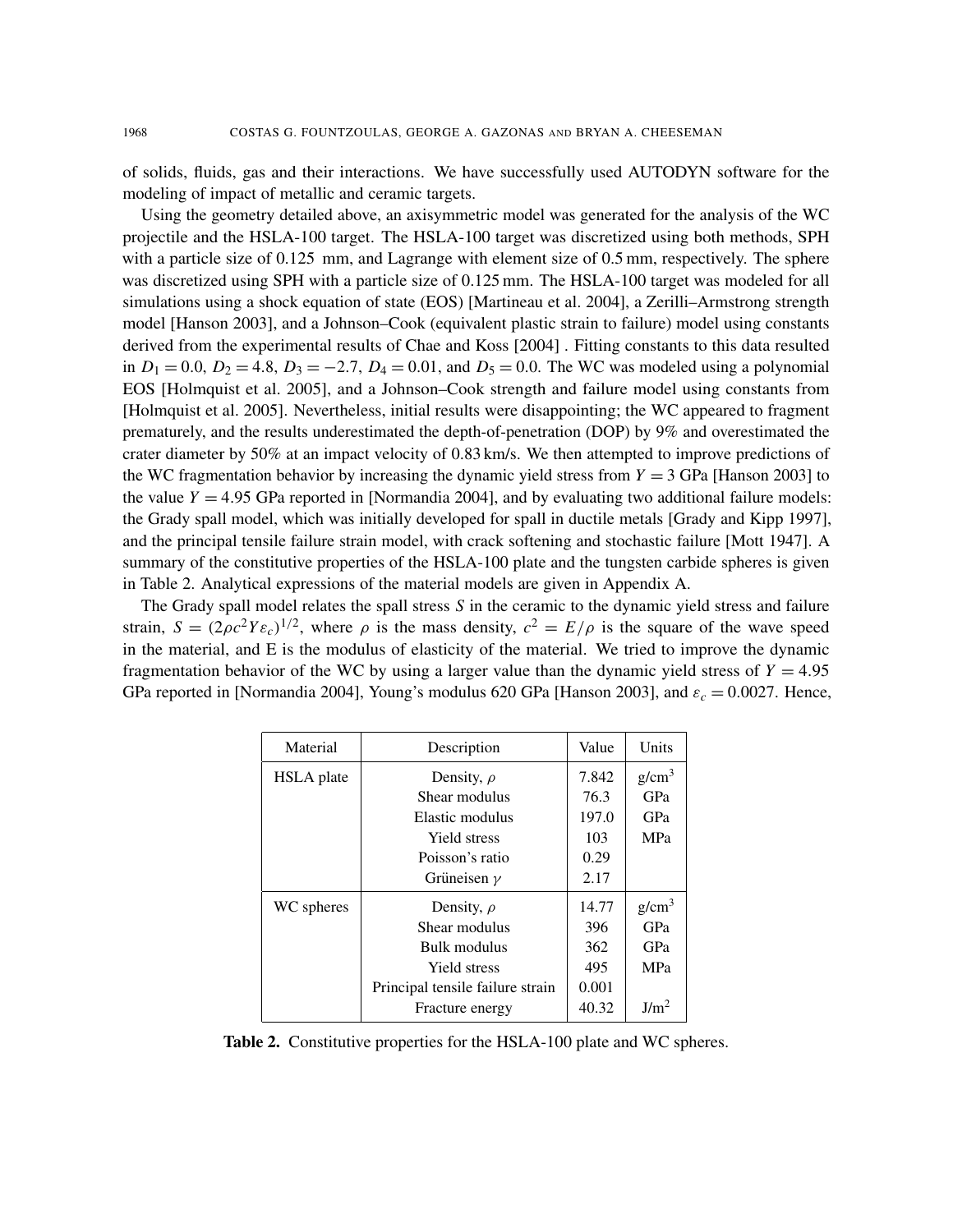the derived spall stress  $S = 4$  GPa is only about 10% larger than the value reported by Grady [1999]; we note that Martineau et al. [2004] report failure strains of  $\varepsilon_c = 0.015$  for WC, but this value would predict unrealistically high spall stresses in the WC (using the equation above). The spall stress S is then equated to the local maximum principal stress necessary for failure in AUTODYN.

The Mott stochastic failure model [Mott 1947] as implemented in AUTODYN is a probabilistic failure model used to simulate an initial flaw distribution (heterogeneity) in the material; we randomized the principal strain-to-failure in the ceramic about  $\varepsilon_c = 0.001$ , with stochastic variance  $\xi = 100$ , and cracksoftening with fracture energy  $G_f = 40.3 \text{ J/m}^2$ .

2.1. *SPH method.* The results of the simulations, where the HSLA-100 target was discretized by the SPH, are summarized in Table 1; despite the rather sophisticated modifications to the models of the failure behavior of the ceramic relative to that reported in [Martineau et al. 2004], the results did not correlate well with the experimental observations.

Figures 1 and 2 compare the simulation results of the crater diameter and depth to the experimentally obtained values with increasing impact velocity.

Both modeling efforts result in premature tungsten carbide failure. In general, the calculated penetration depth and crater diameter are overestimated when compared to the experimentally obtained values. The relationship between crater depth and experimental velocity is much more linear in numerical predictions than indicated by the experimental data. Martineau et al. [2004] also observed a similar trend of the crater evolution versus the impact velocity using LS-DYNA. They used a less sophisticated material and failure model for their simulations, but with qualitatively similar results. Figure 1 shows that for impact velocities from 830 to 2550 m/s both failure modeling approaches overpredicted the crater diameters by about  $15\%$ 

|                 | Grady Spall |       | <b>Mott Stochastic Failure</b> |       | Experimental   |      |
|-----------------|-------------|-------|--------------------------------|-------|----------------|------|
| Velocity (km/s) | Diameter    | Depth | Diameter Depth                 |       | Diameter Depth |      |
| 0.83            | 6.26        | 4.31  | 5.4                            | 4.44  | 6.35           | 4.57 |
| 0.97            | 6.82        | 5.58  | 6.                             | 5.89  | 6.60           | 5.59 |
| 0.98            | 6.82        | 6.    | 5.84                           | 5.94  | 6.53           | 5.46 |
| 1.27            | 7.58        | 7.13  | 7.                             | 7.78  | 7.49           | 7.09 |
| 1.28            | 7.8         | 8.41  | 7.04                           | 7.78  | 7.29           | 6.86 |
| 1.50            | 8.16        | 8.53  | 8.00                           | 9.05  | 8.00           | 8.51 |
| 1.81            | 9.04        | 8.59  | 8.24                           | 9.13  | 8.92           | 8.79 |
| 1.91            | 9.3         | 9.21  | 9.1                            | 9.18  | 9.27           | 8.53 |
| 2.15            | 10.38       | 8.64  | 9.74                           | 10.33 | 9.91           | 8.41 |
| 2.22            | 10.56       | 8.64  | 10.8                           | 10.72 | 10.03          | 8.64 |
| 2.46            | 10.56       | 9.51  | 10.9                           | 10.6  | 10.87          | 9.5  |
| 2.55            | 11.58       | 9.87  | 11.82                          | 10.34 | 11.43          | 9.6  |

Table 3. Impact velocity and resulting simulation crater diameter and depth (in mm) compared to the experimental data by Martineau et al. [2004]. The target was discretized using the Lagrange method.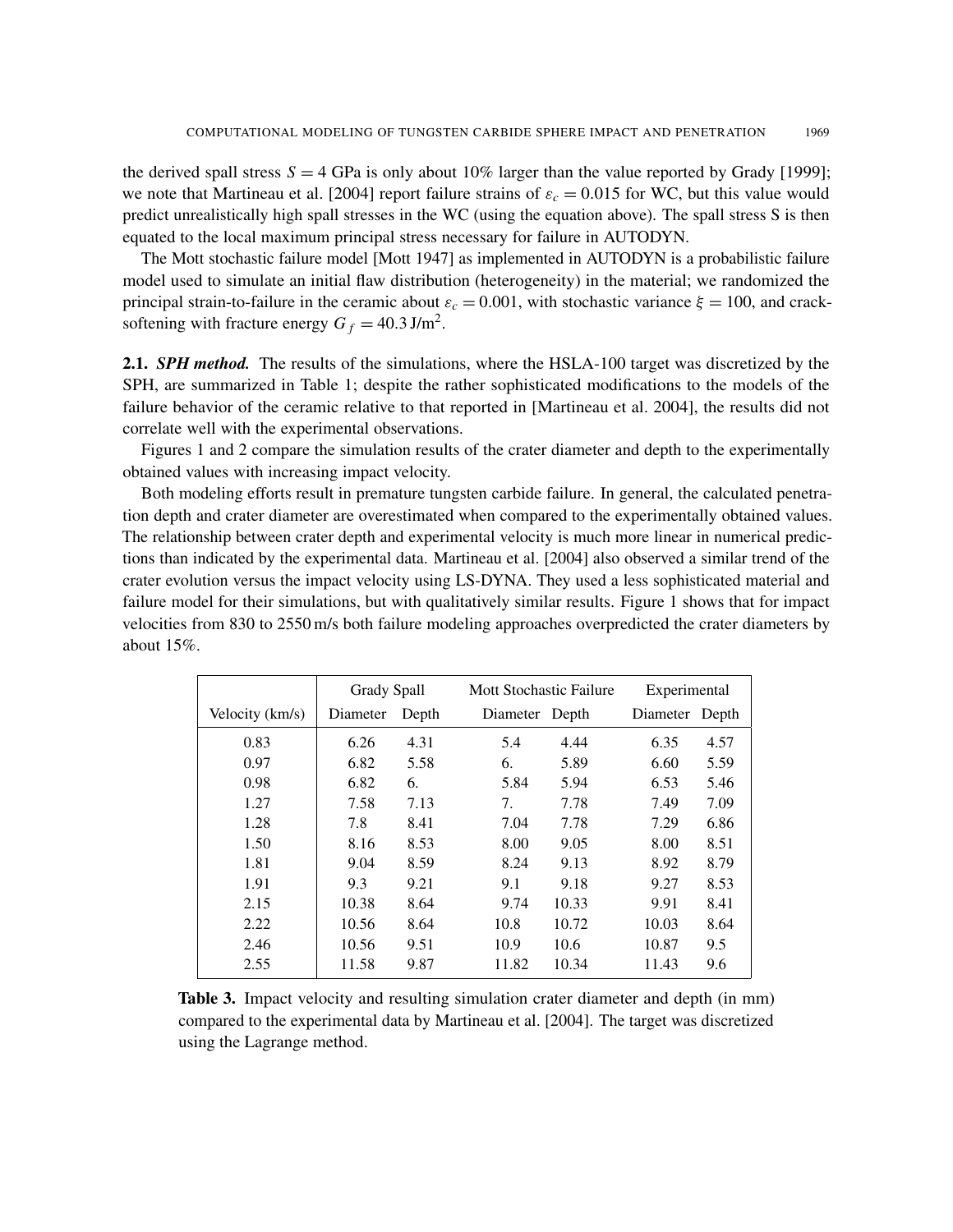

Figure 1. Comparison of crater diameter versus velocity for experimental data and numerical models, using SPH target discretization.

Figure 2 shows that the Mott failure model more closely predicted the DOP at velocities less than 1.5 km/s, but the Grady spall model performed better at velocities greater than 1.5 km/s. However, at the maximum impact velocity of 2.55 km/s, the Grady spall model overpredicted the DOP by 23%, whereas the Mott failure model overpredicted the DOP by 40%; this discrepancy is perhaps due to the fact that the published values were developed for the core of an armor piercing projectile, which is also composed of WC-6% Co, but may possess a different statistical strength, surface finish, and flaw/inclusion distribution than the WC-6% Co sphere utilized in the experiments being studied here. Indeed, more recent experimental efforts utilizing WC-6% Co spheres from a different manufacturer have resulted in the spheres fracturing at lower velocities than the velocities used in this paper [Fountzoulas et al. 2005]. Neither failure model was able to simulate the relative leveling-off of the penetration depth



Figure 2. Comparison of crater depth versus velocity for experimental data and numerical models, using SPH target discretization.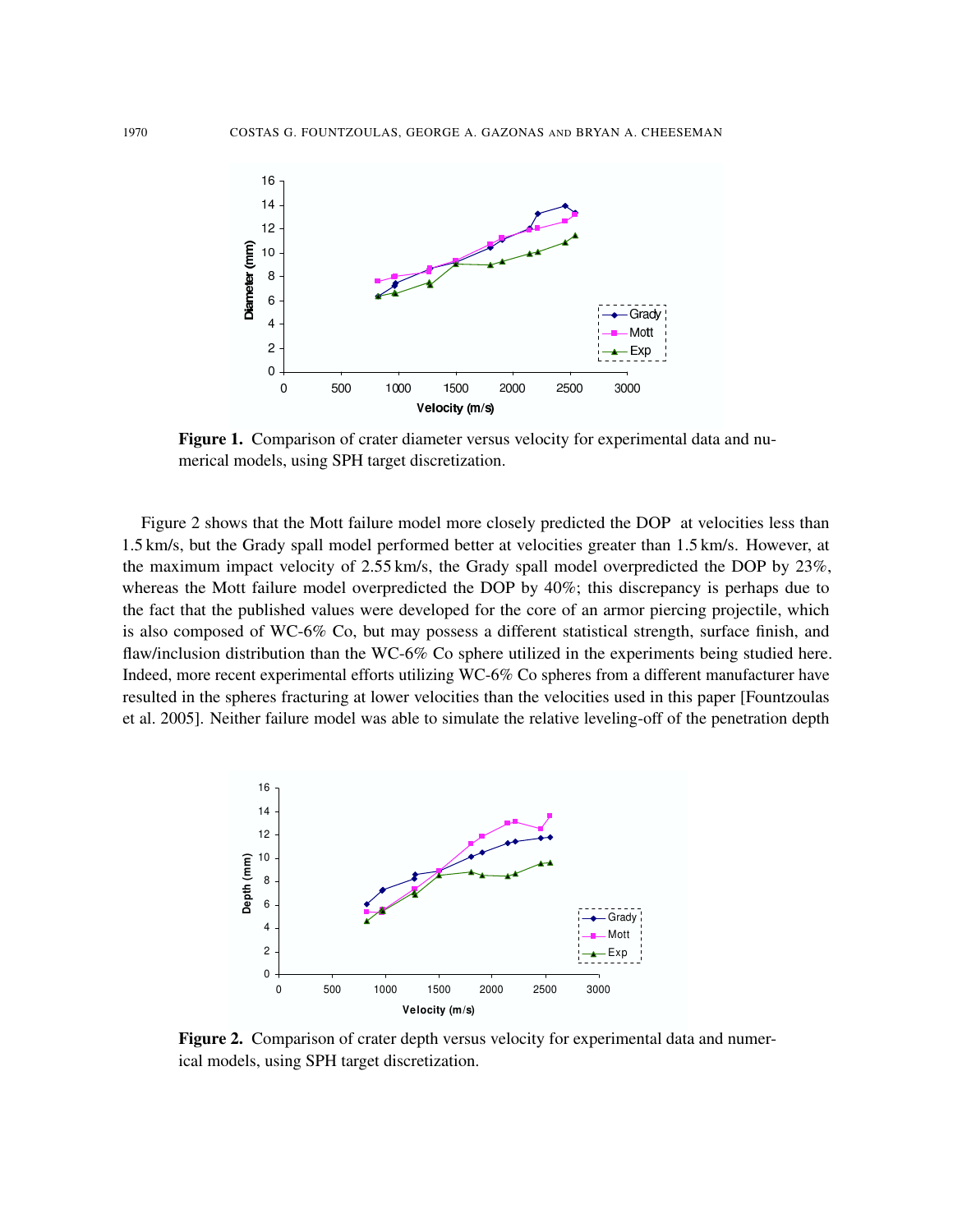

Figure 3. Impact at 830 m/s  $22 \mu s$  (left). Impact at  $2550$  m/s,  $22 \mu s$  (right).

between 1500–2250 m/s (Figure 2). Furthermore, this discrepancy may be attributed to the fact that the SPH method is employed mostly for ceramics simulation rather than ductile materials, such as metals.

Figure 3 shows the penetration of the HSLA-100 target at  $22 \mu s$  for impact velocities of 830 and 2550 m/s. For the 2550 m/s impact velocity the simulation predicts disintegration of the WC sphere impactor and the region around the crater lip beginning to spall.



Figure 4. Section of the SPH elements illustrating projectile erosion and target penetration at  $0 \mu s$  (upper left),  $4 \mu s$  (upper right),  $11 \mu s$  (lower left), and  $22 \mu s$  (lower right).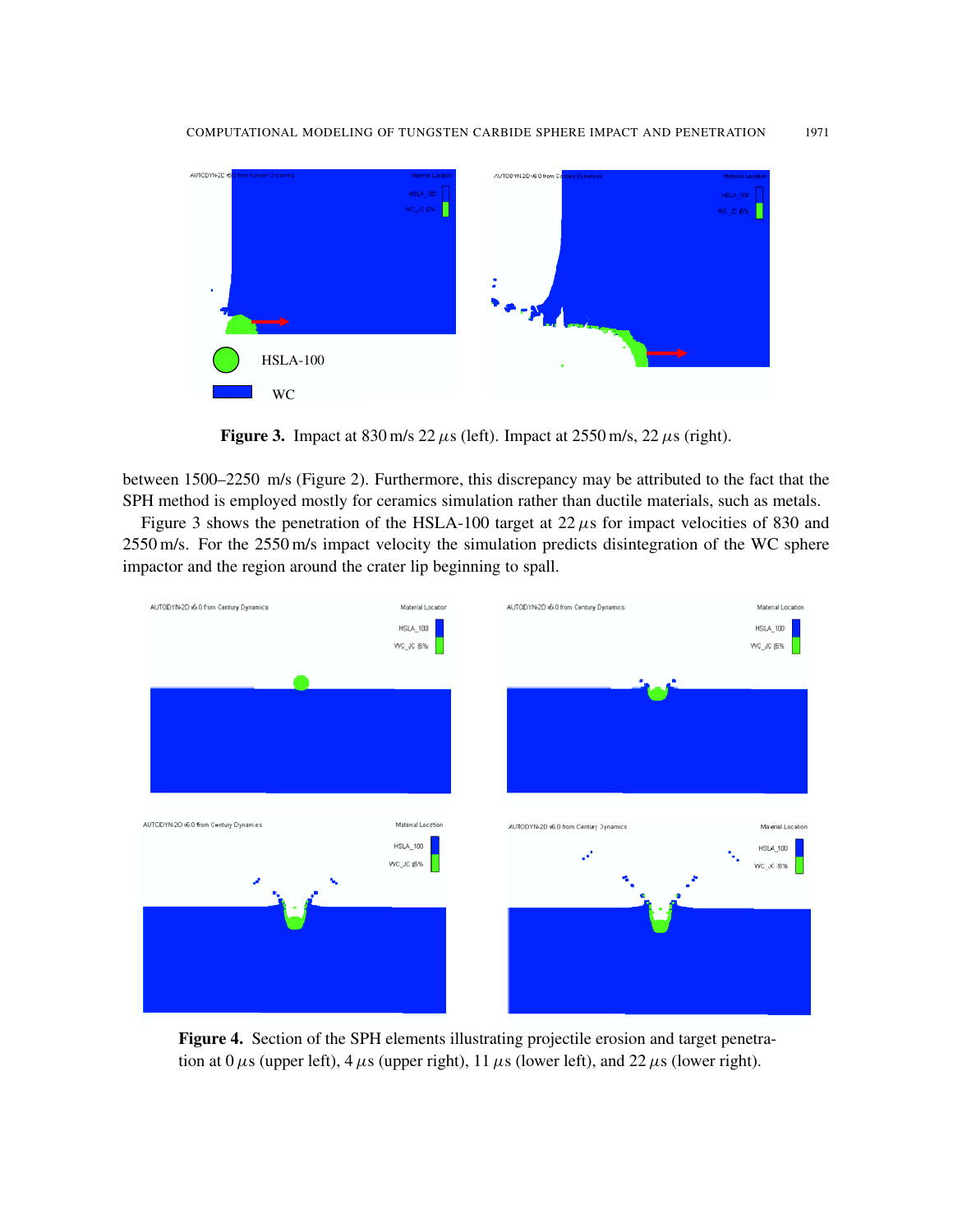

Figure 5. Comparison of crater diameter versus velocity for experimental data and numerical models, using Lagrangian discretization.

Figure 4 illustrates the erosion of the WC projectile and the penetration of the HSLA-100 target, using principal strain with crack softening and stochastic variation as the failure model of the target, for an impact velocity 1810 m/s.

2.2. *Lagrangian method.* The HSLA-100 target was discretized using the Lagrangian method with 0.5 mm element size. The results of the Lagrangian simulations are summarized in Table 3. As Figure 5 shows, the correlation of the simulation results and the experimental data for the crater diameter is excellent. The correlation of the simulation results and the experimental data for the crater depth is excellent for all velocities using the Grady failure model (Figure 6). However, as also illustrated in Figure 6, the Mott failure model did not result in similar excellent correction for the all impact velocities when compared to the crater diameter simulation results. Although the simulation results overestimate the crater depth for all the impact velocities, they are in reasonable agreement for impact velocities up



Figure 6. Comparison of crater depth versus velocity for experimental data and numerical models, using Lagrangian discretization.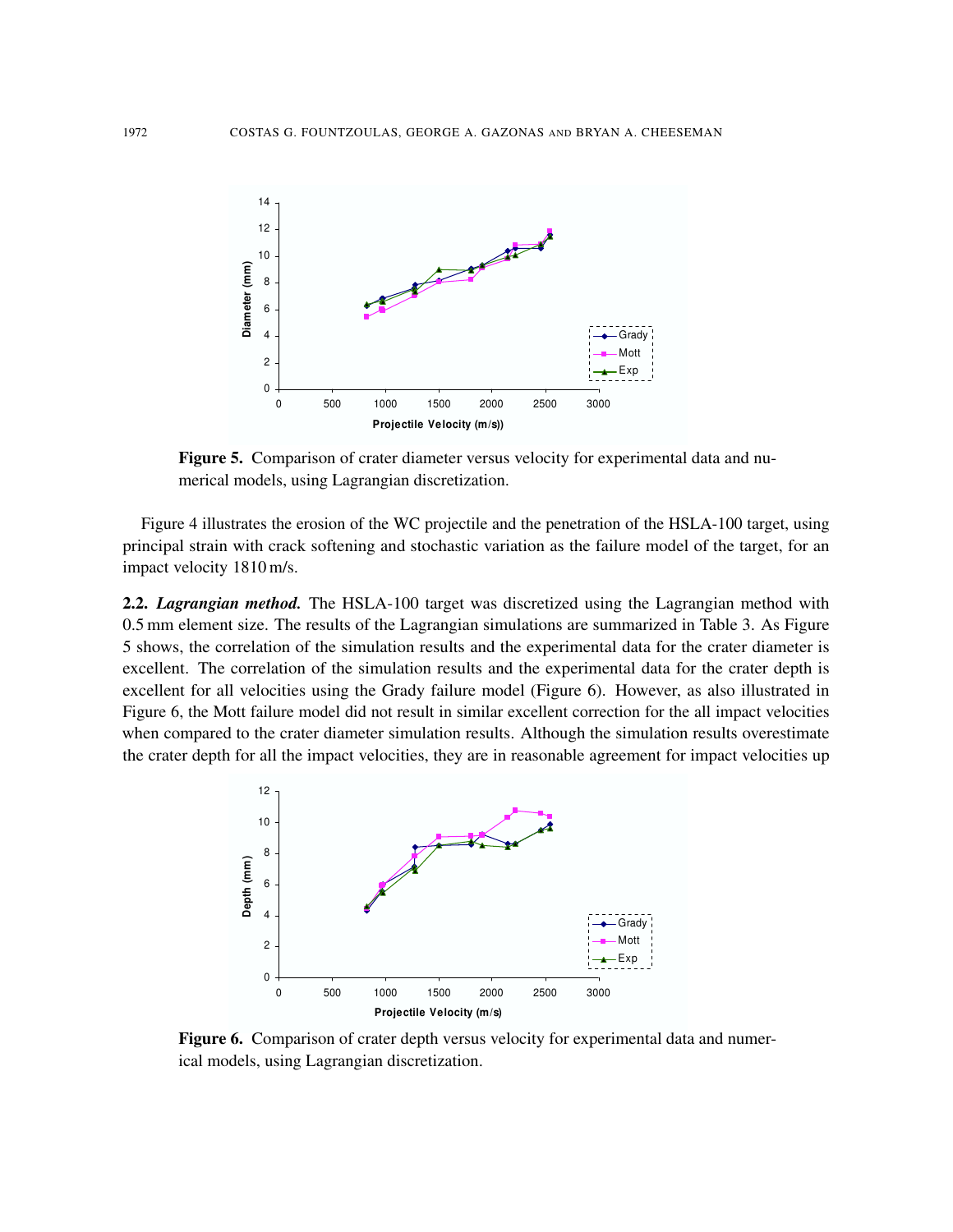

Figure 7. Comparison of experimental data for crater diameter with simulation results using SPH and Lagrangian discretization methods for steel target for Grady failure model for WC projectile

to 1810 m/s. As observed in both Figures 5 and 6, for impact velocities above 1810 m/s the simulation predictions overestimate the crater depth. However, it is worth mentioning that the experimental levelingoff of the penetration depth is followed by the Lagrange simulation method, unlike the SPH method.

The simulation differences between the SPH and Lagrange methods for both failure models of HSLA-100 target Grady criterion and Mott are illustrated in Figures 7–11. The Lagrange element erosion issue was overcome by turning on the *prevent erosion of degenerate cells* and *retain inertia or eroded nodes* option of the AUTODYN commercial software.

Figure 11 shows the erosion of the WC projectile and the penetration of the HSLA-100 target, using principal strain with crack softening and stochastic variation as the failure model of the target, for impact velocity 1810 m/s.



Figure 8. Comparison of experimental data for the crater depth with simulation results using SPH and Lagrangian discretization methods for steel target for Grady failure model for WC projectile.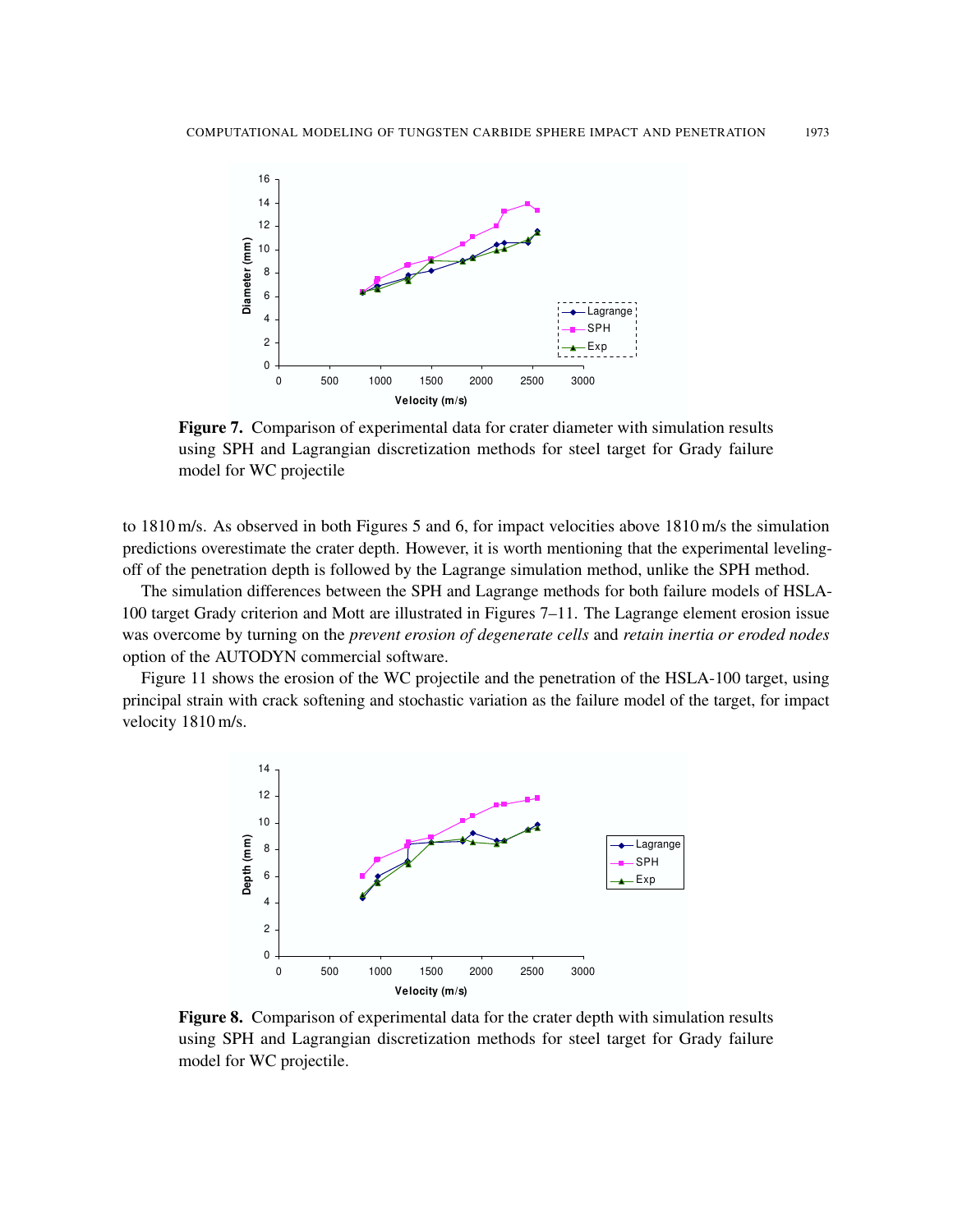

Figure 9. Comparison of experimental data for the crater diameter with simulation results using SPH and Lagrangian discretization methods for steel target for Mott stochastic variation failure model and principal strain for WC projectile.

# 3. Discussion

The ballistic behavior of an HSLA-100 target impacted by a WC sphere was simulated by discretizing it with two different methods, Lagrange and SPH. The SPH method, although it has been used successfully for ballistic simulation of ceramic materials, did not produce as accurate results as the Lagrangian method. The Grady failure model reproduced the experimental data of the crater diameter and depth more accurately for both the Lagrangian and SPH methods. The Lagrangian method reproduced the experimental data accurately, with the exception of the Mott failure, which showed small deviation from



Figure 10. Comparison of experimental data for the crater depth with simulation results using SPH and Lagrangian discretization methods for steel target for Mott stochastic variation failure model and principal strain for WC projectile.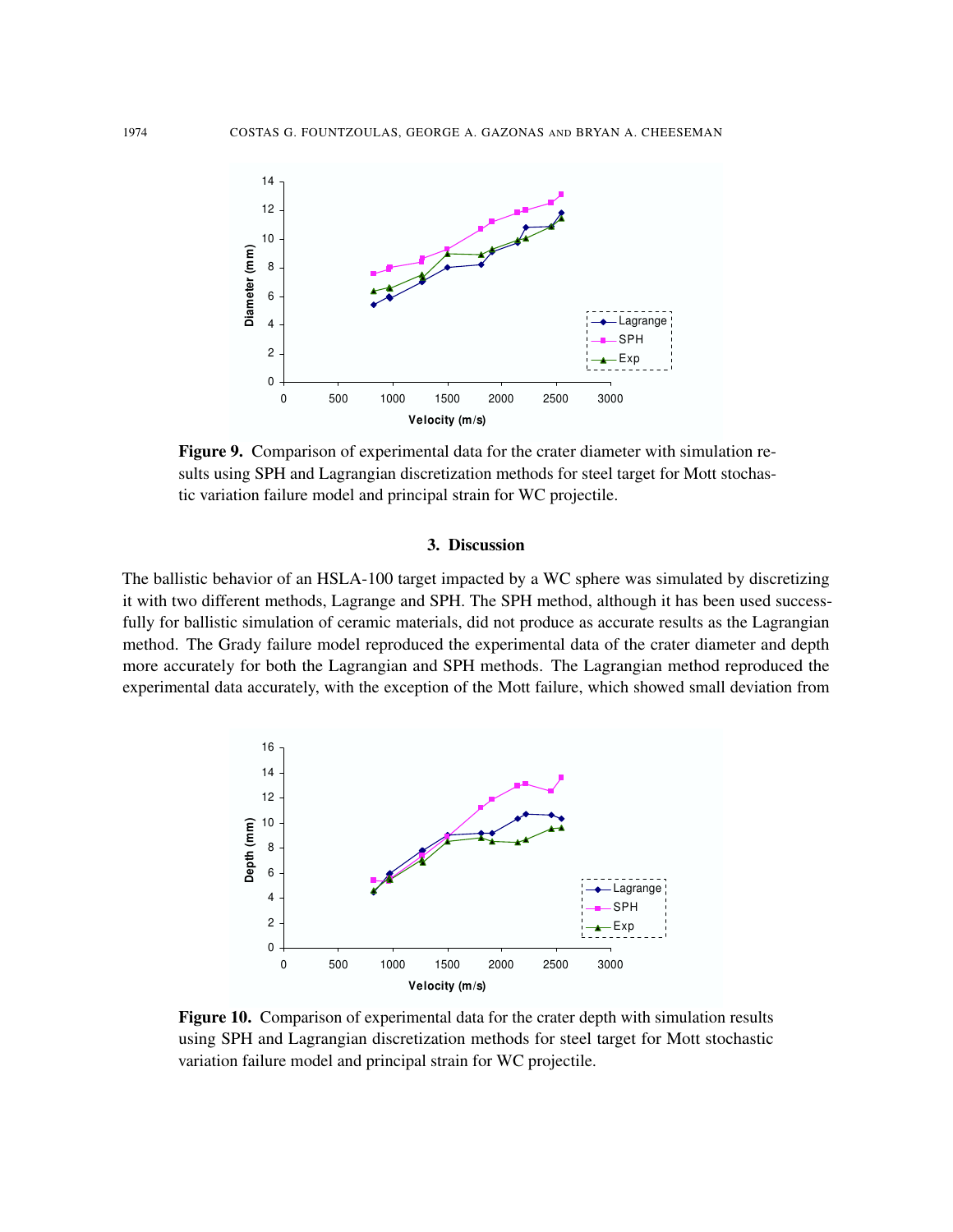

Figure 11. Section of the Lagrange elements illustrating projectile erosion and target penetration at  $0 \mu s$  (upper left),  $4 \mu s$  (upper right),  $11 \mu s$  (lower left), and  $22 \mu s$  (lower right).

the experimental data. To the authors' knowledge, targets meshed by the SPH method exhibit enhanced sensitivity to spall relative to targets meshed with the Lagrange method. The small deviation of the simulated values from the experimental values (Figures 5–10) may be attributed to: (a) an accurate material model for the WC; and (b) the parameters of the constitutive properties of the HSLA-100 target Johnson–Cook (equivalent plastic strain to failure) model were derived from the experimental results of Chae and Koss [2004] through interpolation of their experimental values. However, we believe that the derived constants resulted in a reasonably accurate failure model, and they did not contribute to the disagreement between the simulated and experimental data of the crater diameter and depth. Until the behavior of the tungsten carbide utilized in these sphere impact experiments can be accurately modeled, the current study on the applicability of the existing tungsten carbide strength and failure models to high velocity impact will remain incomplete.

However, a few salient points can be drawn. Although the Lagrangian method predicted the experimental values of the crater diameter and depth more accurately than the SPH method, the SPH method does reproduce accurately the failure of the ductile materials within acceptable statistical error. Precise knowledge of the HSLA-100 yield strength, mainly a function of manufacturing and heat treatment, is a significant factor in accurate simulation. Since the Zerilli–Armstrong strength model is limited by the strain-rate at which the maximum dislocation velocity is reached, prior knowledge of that strain-rate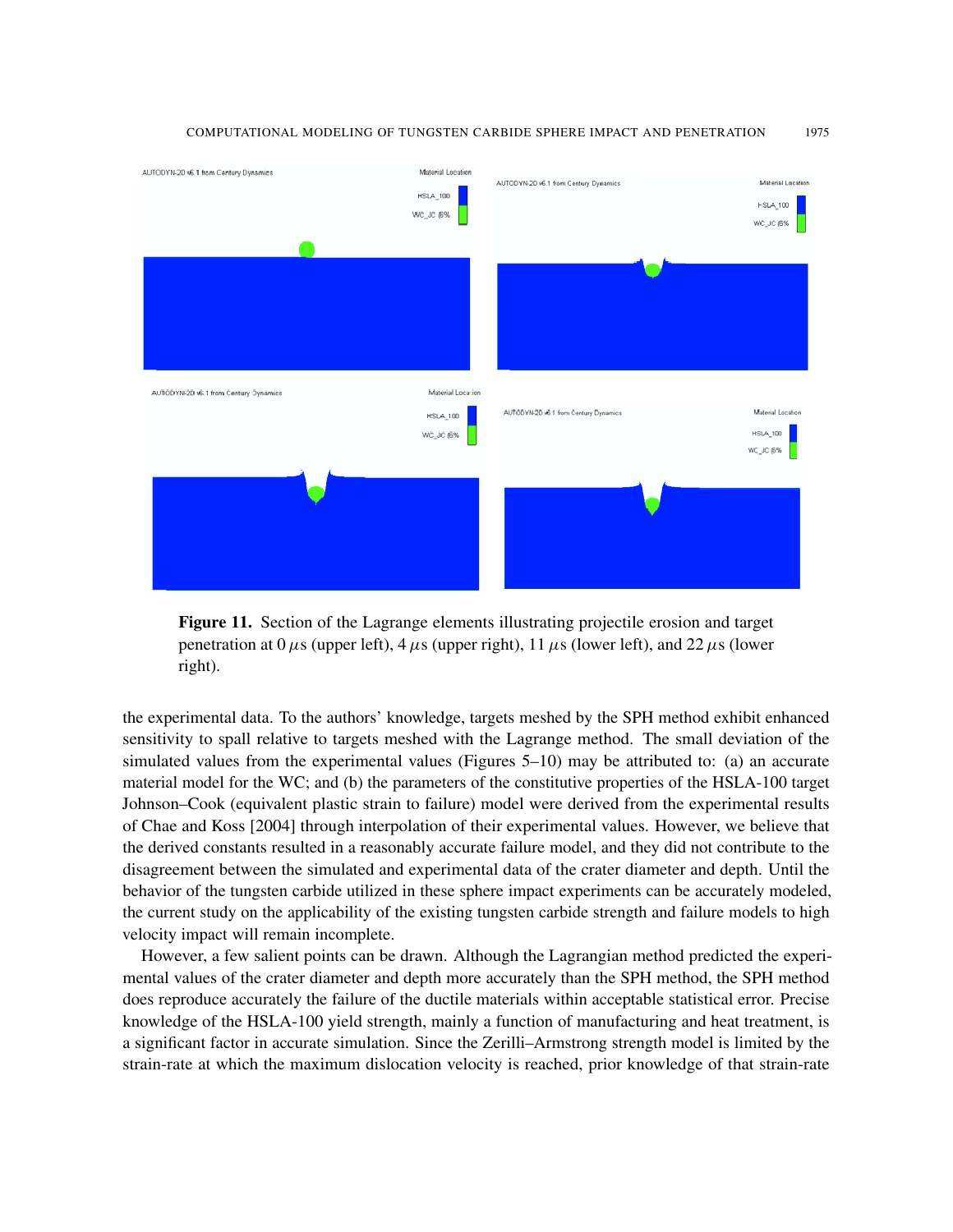is of great importance for accurate prediction of the target failure. The simulation results have shown that none of the WC failure models appear well calibrated for impact velocities over the entire range investigated (830 to 2550 m/s). However, the prediction of the leveling-off of the penetration depth is a convincing indication that the Lagrange discretization, in conjunction with the Grady failure model, is the indicated method of predicting the failure of HSLA-100 steel impacted by a tungsten carbide sphere. Finally, Hanson [2003] concludes that the Zerilli–Armstrong constitutive model does not account for the plastic behavior of HSLA-100 steel to better than 10%, and we are not aware of any detailed studies of the dynamic failure behavior of HSLA-100 steel which could, in part, be responsible for the discrepancies between the experimental and computed results reported herein.

#### 4. Conclusion

This paper has illustrated some of the difficulties involved in modeling the complex fragmentation behavior of a tungsten carbide sphere impacting an HSLA-100 plate. The computational investigation tested some existing material and failure models of tungsten carbide and HSLA-100 steel by comparing available published experimental data, such as the depth and diameter of the impact crater, with simulation results. Generally speaking, the Lagrange discretization of the HSLA-100 plate utilizing the Grady failure model predicted the crater depth and diameter accurately. A finer particle size for the SPH method would not have necessarily predicted the experimental data more accurately, since SPH mesh convergence studies have shown that penetration depth is a nonmonotonic function of particle size. The Langrangian discretization method in conjunction with recent WC strength and WC failure models produced accurate agreement over the entire range of impact velocities investigated. However, previous work [Fountzoulas et al. 2005] that investigated the ability of existing computational models of WC spheres impacting confined SiC targets also concluded that more accurate WC failure models are needed if we are to make accurate predictions at high impact velocities.

#### Appendix A

*Zerilli–Armstrong model* The constitutive equation of this model is based on the dislocation theory mechanics [Thompson 2006]. This model attempts to better describe material behavior, as well to extrapolate beyond the strain-rates and temperatures seen in experiments.

Their constitutive model consists of a thermal and an a-thermal part, and introduces grain-size dependence.

$$
\sigma = \sigma_{\text{thermal}} + \sigma_{\text{athermal}} + kl^{1/2},\tag{A.1}
$$

where

$$
\sigma_{\text{thermal}} = B \exp(\beta T). \tag{A.2}
$$

The thermal stress is the stress necessary to overcome thermally activated dislocation barriers. Thus, it increases as the strain-rate increases and decreases as the temperature increases. For FCC metals, the thermal activation energy is dependent on dislocation interactions. Since the dislocation density increases as the strain increases, the thermal portion of the stress is dependent on the strain, as well as the strain-rate and temperature.

$$
\sigma_{\text{thermal-FCC}} = c_2 \varepsilon^{1/2} \exp(-c_3 T + c_4 T ln \dot{\varepsilon}) \tag{A.3}
$$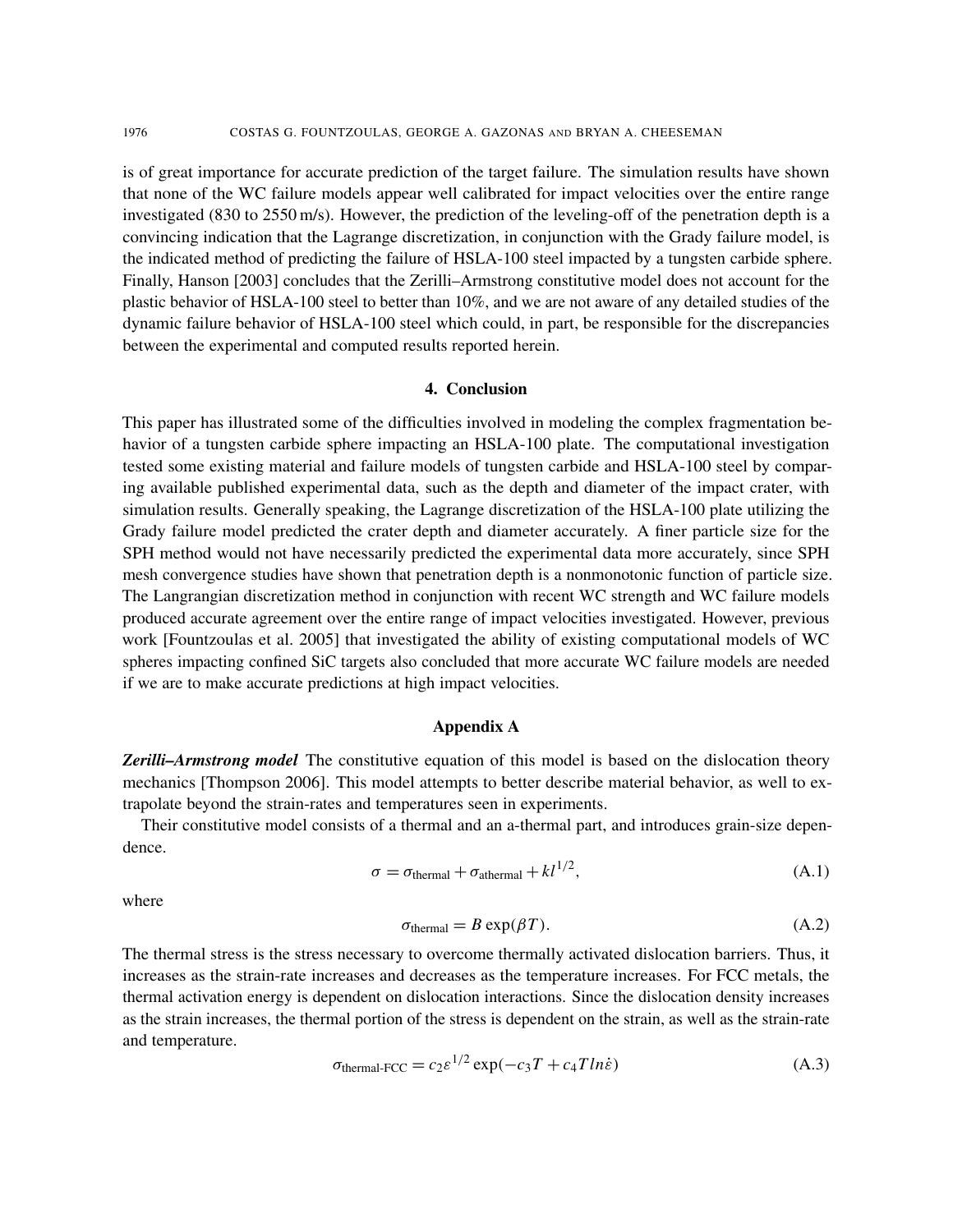$$
\sigma_{\text{thermal-BCC}} = c_1 \exp(-c_3 T + c_4 T ln \dot{\varepsilon}) \tag{A.4}
$$

The final constitutive equation for BCC metals is shown in Equation (A.5), where  $\sigma_0$  accounts for the grain size and initial yield strength,

$$
\sigma = \sigma_{0+}c_1\varepsilon^n + c_1 \exp(-c_3T + c_4T\ln\varepsilon). \tag{A.5}
$$

Of note is that the Zerilli–Armstrong equations cannot be used for strain rates at which the maximum dislocation velocity is exceeded. Thus, the limit of extrapolation is the strain-rate at which the maximum dislocation velocity is reached.

A.1 *Johnson–Cook failure model* Failure accumulation in the Johnson–Cook model does not directly degrade the yield surface [Johnson and Cook 1985; Kay 2003]. The model defines the strain at fracture as

$$
\varepsilon_{\text{failure}} = [D_1 + D_2 \exp(D_3 \sigma^*)][1 + D_4 \ln(\dot{\varepsilon}^*)][1 = T_5^*],\tag{A.6}
$$

where  $\sigma^*$  is the ratio of the pressure to the effective stress, that is,

$$
\sigma^* = \text{Pressure/}\sigma_{\text{eff}}.\tag{A.7}
$$

Fracture occurs in the Johnson–Cook model when the damage parameter D exceeds 1.0. The evolution of D is given by the accumulated incremental effective plastic strains divided by the current strain at fracture as

$$
D = \Sigma \varepsilon_{\text{eff}}^P / \varepsilon_{\text{failure}}.
$$
 (A.8)

During the calculation, element stresses are all set to zero, and remain equal to zero when the fracture criteria is evoked for a specific element.

The first set of brackets in the Johnson–Cook fracture model are intended to represent the observation that the strain to fracture decreases as the hydrostatic tension increases. The second set of brackets in the strain to failure expression represent the effect of an increased strain rate on the material ductility, while the third set of brackets represent the effect of thermal softening on the material ductility.

A.2 *The Grady spall criterion* An estimate of the critical spall stress of a ductile material can be made using the following formula due to Grady,

$$
S = (2\rho c^2 Y \varepsilon_f)^{1/2},\tag{A.9}
$$

where  $\rho$  is the density, c the bulk sound speed, Y the yield stress, and  $\varepsilon_f$  is a critical strain failure usually set to 0.15 [AUTODYN 2004; Grady and Kipp 1997].

This spall stress is calculated for each cell at each cycle, thus including the local conditions in the cell. The calculated spall stress is used as the local maximum principal stress failure criterion in the cell.

A.3 *Stochastic failure* The materials have inherent microscopic flaws, and these flaws are where the failure and cracking initiate. An approach to reproducing this numerically is to randomize the failure stress/strain for the material [Johnson and Cook 1985]. Therefore, each cell in the numerical model will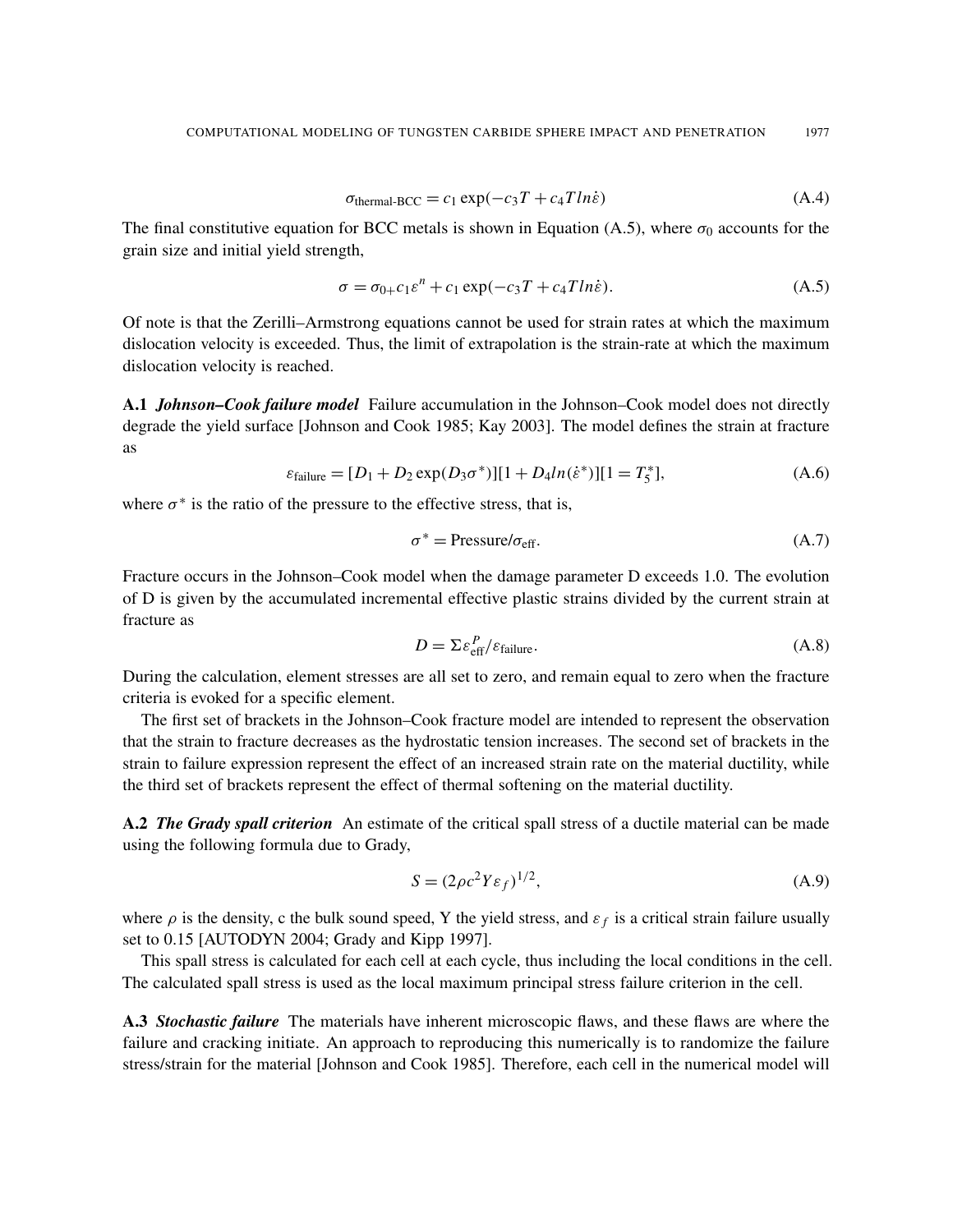have a different failure strain, thus creating weak spots in the material. A Mott distribution is used to define the variance in failure stress/strain, as defined by

$$
P = 1 - \exp[-(C/\gamma)e^{\gamma \varepsilon}], \tag{A.10}
$$

where P is the probability of fracture; and C and  $\gamma$  are constants. The constant C is calculated at failure stress/strain probability equal to 0.5, and  $\gamma$  is defined by the user. The distribution type of P is defined by the value of  $\gamma$ ; it can be either fixed, the same each type a part is filled, or random. The Mott distribution can be applied to most failure models.

### Acknowledgement

The authors wish to express their wholehearted gratitude to the reviewers whose productive criticism and suggestions made this paper better and more complete.

#### **References**

- [AUTODYN 2004] ANSYS, Inc., *AUTODYN theory manual*, Southpointe 275 Technology Drive Canonsburg, PA: ANSYS, Inc., 2004.
- [Burkins 2003] M. Burkins, "An evaluation of 14.5 mm AP surrogate projectiles", Presented at the Ground Vehicle Survivability Symposium, 2003.
- [Chae and Koss 2004] D. Chae and D. A. Koss, "Damage accumulation and failure of HSLA-100 steel", *Mater. Sci. Eng.* 366:2 (2004), 299–309.
- [Czyryca et al. 2003] E. J. Czyryca, D. P. Kihl, and R. DeNale, "Meeting the challenge of higher strength, lighter warships", *Amptiac Q.* 7:3 (2003), 63–70.
- [Fountzoulas et al. 2005] C. G. Fountzoulas, M. J. Normandia, J. C. LaSalvia, and B. A. Cheeseman, "Numerical simulations of silicon carbide tiles impacted by tungsten carbide spheres", 22nd International Symposium on Ballistics, 14–18 November 2005.
- [Grady 1999] D. E. Grady, "Impact failure and fragmentation properties of tungsten carbide", *Int. J. Impact Eng.* 23:1 (1999), 307–317.
- [Grady and Kipp 1997] D. E. Grady and M. E. Kipp, "Fragmentation properties of metals", *Int. J. Impact Eng.* 20:1-5 (1997), 293–308.
- [Hanson 2003] K. Hanson, "Inference of material-model parameters from experimental data", LANL, 12 May 2003, Available at http://www.lanl.gov/home/kmh.
- [Holmquist et al. 2005] T. J. Holmquist, G. R. Johnson, and W. A. Gooch, "Modeling the 14.5 mm BS41 projectile for ballistic impact computations", Presented at the 2nd International Conference on Computational Ballistics, 18–20 May 2005.
- [Johnson and Cook 1985] G. R. Johnson and W. H. Cook, "Fracture characteristics of three metals subjected to various strains, strain rates, temperatures and pressures", *Eng. Fract. Mech.* 21:1 (1985), 31–48.
- [Kay 2003] G. Kay, "Failure modeling of Titanium 6Al-4V and aluminum 2024-T3 with the Johnson-Cook material model", Technical report, Washington, DC, 2003. DOT/FAA/AR-03/57.
- [Martineau et al. 2004] R. L. Martineau, M. B. Prime, and T. Duffey, "Penetration of HSLA-100 steel with tungsten carbide spheres at striking velocities between 0.8 and 2.5 km/s", *Int. J. Impact Eng.* 30:5 (2004), 505–520.
- [Mott 1947] N. F. Mott, "Fragmentation of shell cases", pp. 300–308 in *Proceedings of the Royal Society of London*, vol. 189, Series A, Mathematical and Physical Sciences 1018, 1947.
- [Normandia 2004] M. J. Normandia, "Impact response and analysis of several silicon carbides", *Int. J. Appl. Ceram. Technol.* 1:3 (2004), 226–234.